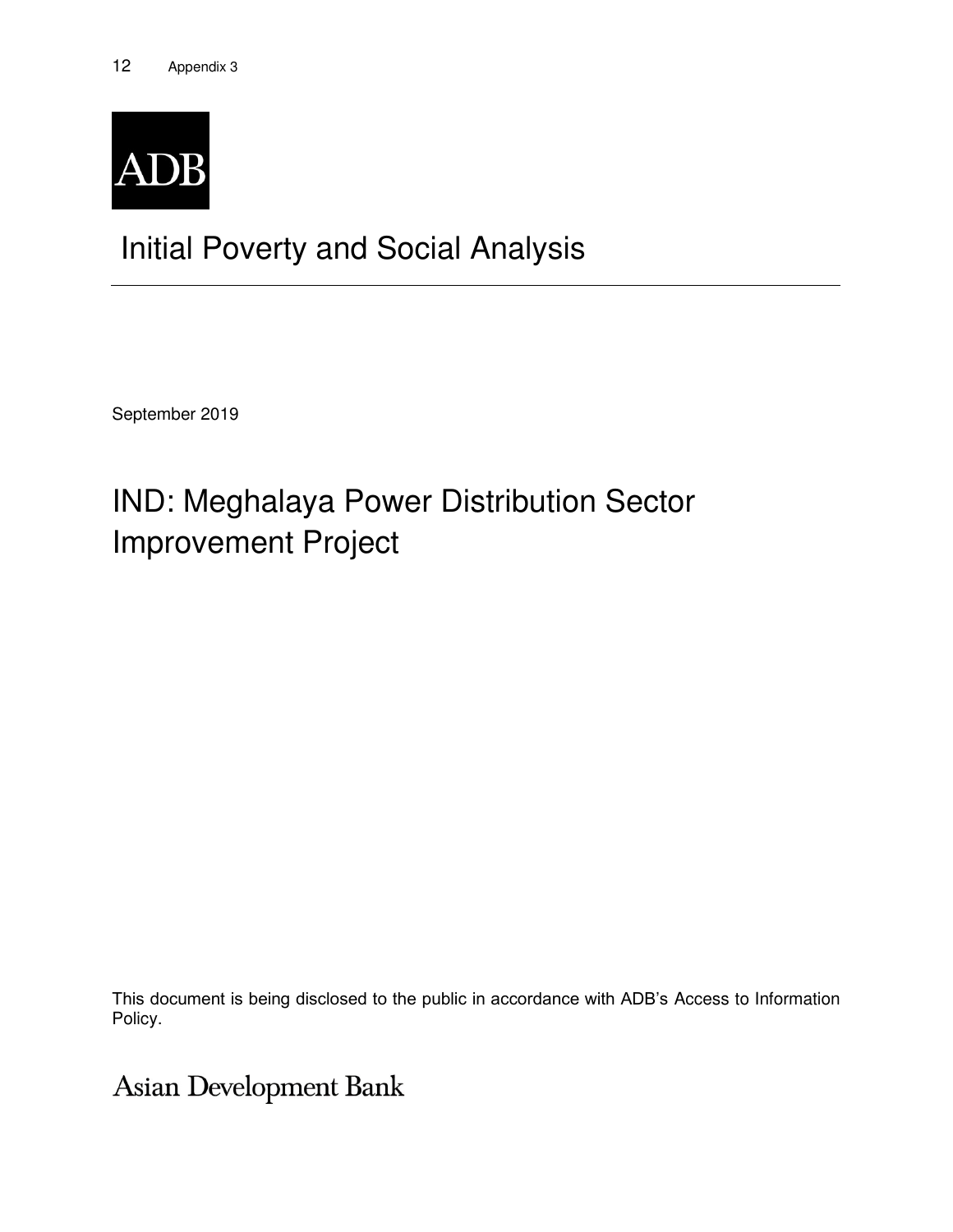### **CURRENCY EQUIVALENTS**

(as of 2 September 2019)

| Currency unit | $\overline{\phantom{0}}$ | Indian rupee/s $(\overline{\tau})$ |
|---------------|--------------------------|------------------------------------|
| ₹1.00         | $=$                      | \$0.01393                          |
| \$1.00        | $=$                      | ₹71.74070                          |

#### **ABBREVIATIONS**

| ADB          | $-$ | Asian Development Bank             |
|--------------|-----|------------------------------------|
| AT&C         | —   | aggregate technical and commercial |
| HDI          |     | human development index            |
| kV           |     | kilovolt                           |
| <b>MeSEB</b> | $-$ | Meghalaya State Electricity Board  |

#### **NOTE**

In this report, "\$" refers to United States dollars.

In preparing any country program or strategy, financing any project, or by making any designation of or reference to a particular territory or geographic area in this document, the Asian Development Bank does not intend to make any judgments as to the legal or other status of any territory or area.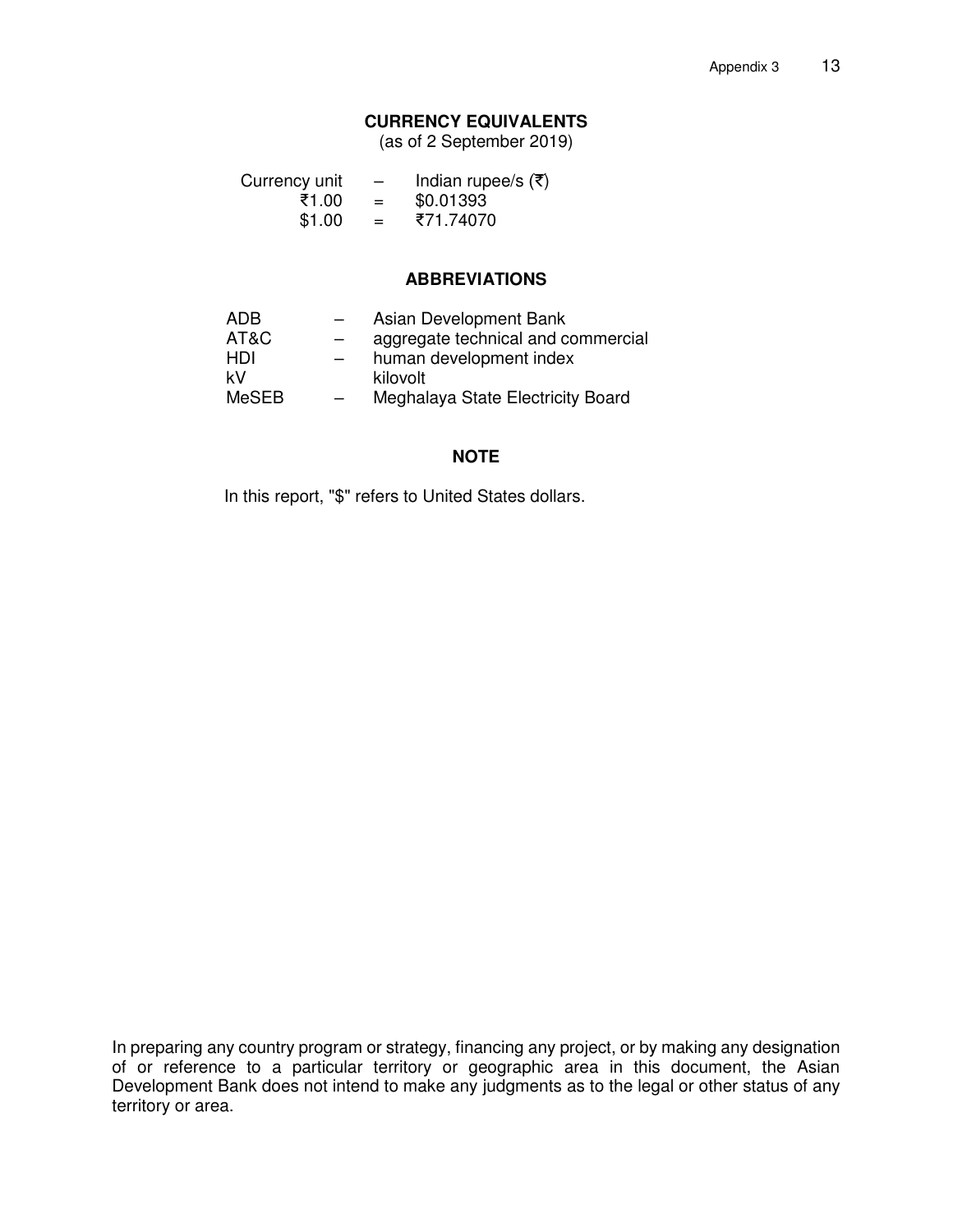### **INITIAL POVERTY AND SOCIAL ANALYSIS**

| Country:                          | India                                                                                                      | Project Title:           | Meghalaya Distribution Sector Improvement<br>Project                                                                                                                                                                                                                                                                                                                                                                                                                                                                                                                                                                                                                                                                                                                                                                                                                                                                                                                                                                                                                                                                                                                                                                            |
|-----------------------------------|------------------------------------------------------------------------------------------------------------|--------------------------|---------------------------------------------------------------------------------------------------------------------------------------------------------------------------------------------------------------------------------------------------------------------------------------------------------------------------------------------------------------------------------------------------------------------------------------------------------------------------------------------------------------------------------------------------------------------------------------------------------------------------------------------------------------------------------------------------------------------------------------------------------------------------------------------------------------------------------------------------------------------------------------------------------------------------------------------------------------------------------------------------------------------------------------------------------------------------------------------------------------------------------------------------------------------------------------------------------------------------------|
| Lending/Financing<br>Modality:    | Project                                                                                                    | Department/<br>Division: | South Asia / Energy                                                                                                                                                                                                                                                                                                                                                                                                                                                                                                                                                                                                                                                                                                                                                                                                                                                                                                                                                                                                                                                                                                                                                                                                             |
|                                   | POVERTY IMPACT AND SOCIAL DIMENSIONS                                                                       |                          |                                                                                                                                                                                                                                                                                                                                                                                                                                                                                                                                                                                                                                                                                                                                                                                                                                                                                                                                                                                                                                                                                                                                                                                                                                 |
| А.                                | Links to the National Poverty Reduction Strategy and Country Partnership Strategy                          |                          |                                                                                                                                                                                                                                                                                                                                                                                                                                                                                                                                                                                                                                                                                                                                                                                                                                                                                                                                                                                                                                                                                                                                                                                                                                 |
|                                   | distribution lines that contribute to technical losses, low power quality and high level of interruptions. |                          | Meghalaya is a state in northeastern India with a population of approximately 3 million. Infrastructural constraints<br>have prevented the economy of the state from creating high-income jobs at a pace commensurate with the rest of<br>India. Meghalaya has 6,098 villages electrified with 477,118 consumers, of which approximately 72.5% of the<br>households are in rural areas and the remaining in urban areas. While rural electrification has improved in recent<br>years for those who have an electricity connection, the majority receive poor quality service, with limited hours of<br>supply, frequent blackouts and voltage fluctuations. <sup>a</sup> In addition, there are still off-grid rural communities. Poor and<br>unreliable electricity supply contributes to slower socio-economic development in rural areas. The existing<br>distribution network is overloaded, majority of 33/11 kilovolt (kV) substations in rural areas are without control rooms<br>and still operated using drop out fuses. They are causing inconvenience to operate during heavy rain and mist,<br>which is prevalent in majority areas of the state. The consumers in rural areas are connected to lengthy low voltage |
| to access electricity services.   |                                                                                                            |                          | In March 2017, Meghalaya State Electricity Board (MeSEB) signed an agreement with Ministry of Power and<br>Government of Meghalaya to reduce their aggregate technical and commercial (AT&C) losses from 34.76% in fiscal<br>year 2015 to 15% in FY2020. The proposed project aims to provide smart meters of distribution consumers, upgrade<br>and modernize distribution network in Central, East and West Garo Hill circles and prepare distribution sector road<br>map. This will help MeECL to achieve AT&C targets and benefit the general public by improving reliability or the<br>energy service. The poverty reduction impacts will be further strengthened by implementing targeted interventions<br>in project communities that promote energy-based livelihood activities among vulnerable groups and enable them                                                                                                                                                                                                                                                                                                                                                                                                 |
|                                   | rural development, tackling climate change, and accelerating gender equality.                              |                          | The proposed investment is aligned with India country partnership strategy for 2018–2022 for inclusive infrastructure<br>in hinterlands and low-income states, and support economic growth in less-developed regions of the country. The<br>project is also included in India country operations business plan for 2019-2021. This will be the first distribution<br>sector intervention for ADB in northeast India and the first in energy sector for Meghalaya. The outputs of the<br>proposed intervention are also well aligned with operational priorities 2, 3 and 5 of ADB's strategy 2030 for promoting                                                                                                                                                                                                                                                                                                                                                                                                                                                                                                                                                                                                                 |
| <b>B.</b> Poverty Targeting       |                                                                                                            |                          |                                                                                                                                                                                                                                                                                                                                                                                                                                                                                                                                                                                                                                                                                                                                                                                                                                                                                                                                                                                                                                                                                                                                                                                                                                 |
| $etc.$ )                          |                                                                                                            |                          | ⊠General intervention Individual or household (TI-H) IGeographic (TI-G) INon-income MDGs (TI-M1, M2,                                                                                                                                                                                                                                                                                                                                                                                                                                                                                                                                                                                                                                                                                                                                                                                                                                                                                                                                                                                                                                                                                                                            |
|                                   | support income generation encompassing social and gender inclusion.                                        |                          | The improvement of the services will contribute to poverty reduction generally. While addressing issues in<br>distribution sector there is an opportunity for a rural energy supply intervention to provide electricity access and                                                                                                                                                                                                                                                                                                                                                                                                                                                                                                                                                                                                                                                                                                                                                                                                                                                                                                                                                                                              |
| C. Poverty and Social Analysis    |                                                                                                            |                          |                                                                                                                                                                                                                                                                                                                                                                                                                                                                                                                                                                                                                                                                                                                                                                                                                                                                                                                                                                                                                                                                                                                                                                                                                                 |
| as schools, hospitals, and parts. |                                                                                                            |                          | 1. Key issues and potential beneficiaries. In the Human Development Index (HDI) of India for the year<br>2011, Meghalaya is ranked 26th with 0.585 (medium) HDI value. According to Community & Rural Development<br>Department, Government of Meghalaya, the proportion of households living below the poverty line is 48.9%. The<br>project will seek to improve the quality, reliability, and efficiency of power supply in targeted areas in the state of<br>Meghalaya which leads to sustainable economic growth and poverty reduction. Access to reliable electricity supply<br>will help manufacturing and service industries, agricultural production, as well as small scale skilled activities such<br>as local crafts. Poor and vulnerable people, especially women currently without access or with limited access to<br>power, are likely to benefit from the proposed project. The primary beneficiaries are the consumers of electricity in<br>rural areas of Meghalaya and the urban area. The Project will contribute towards the reliability of power supply<br>among the existing consumers and will help in providing uninterrupted electricity supply to social infrastructure such                        |
|                                   |                                                                                                            |                          | 2. Impact channels and expected systemic changes. Government's target of power cut free state and better<br>performance of electricity distribution business in Meghalaya will be supported by the project. <sup>b</sup> Strengthening the<br>distribution network will enable a reliable and quality electricity supply which will promote economic development<br>and poverty reduction through new employment and enterprise opportunities. The project will: (i) increase distribution<br>network capacity in Central, East Garo Hills and West Garo Hills increased, and upgrade and modernize existing<br>networks; (ii) complete smart meters for distribution customers installed and pilot project for online billing and                                                                                                                                                                                                                                                                                                                                                                                                                                                                                              |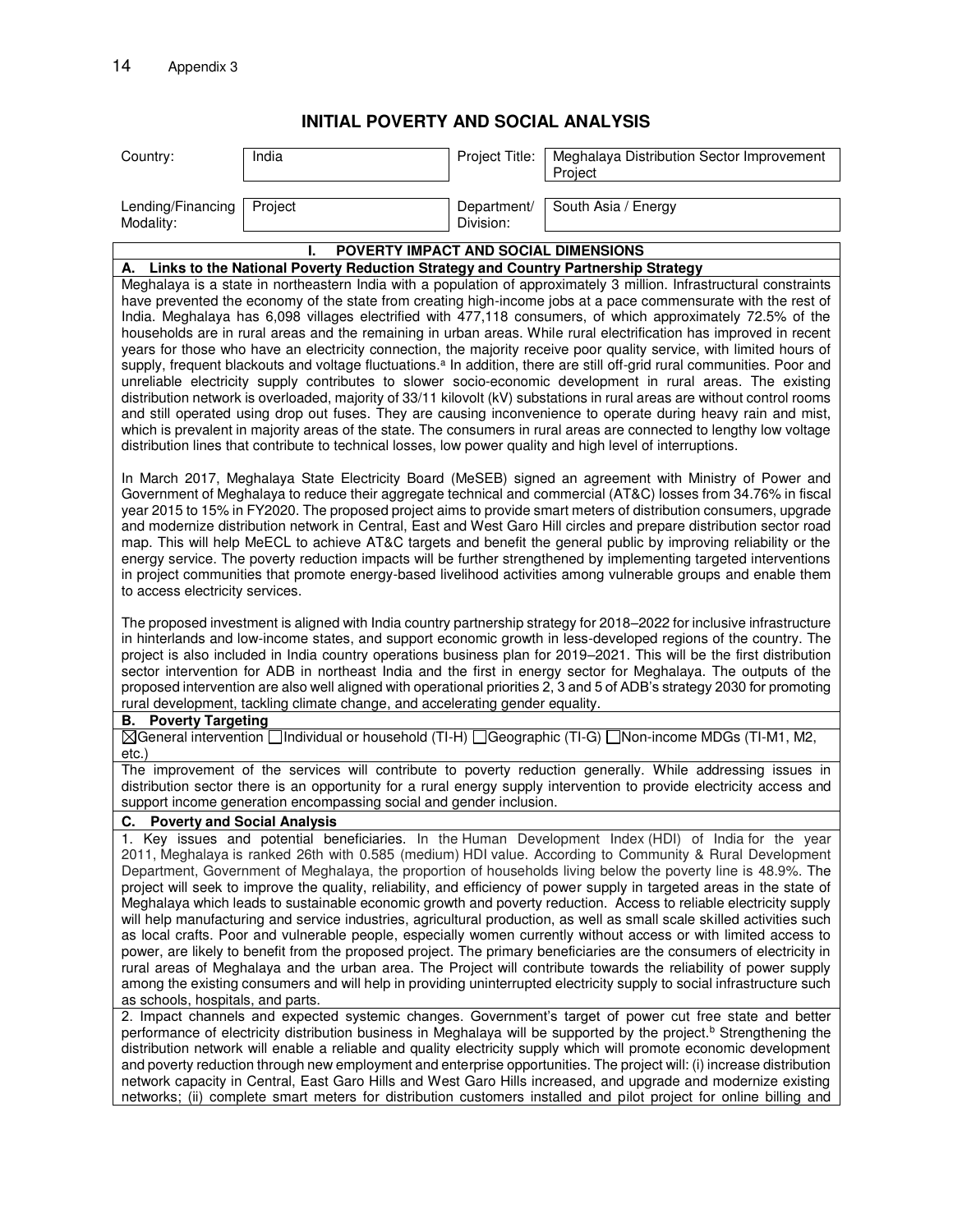| connection services; (iii) prepare distribution sector road map for Meghalaya; and (iv) install stable access to                                                                                                                                                                                                                                                                                                                                                                                                                                                                                                                                                                                                                                                                                                                                                                                                                                                                                                                                                                                                                                                                                                                                                                                                                                                                                                                                                                                      |
|-------------------------------------------------------------------------------------------------------------------------------------------------------------------------------------------------------------------------------------------------------------------------------------------------------------------------------------------------------------------------------------------------------------------------------------------------------------------------------------------------------------------------------------------------------------------------------------------------------------------------------------------------------------------------------------------------------------------------------------------------------------------------------------------------------------------------------------------------------------------------------------------------------------------------------------------------------------------------------------------------------------------------------------------------------------------------------------------------------------------------------------------------------------------------------------------------------------------------------------------------------------------------------------------------------------------------------------------------------------------------------------------------------------------------------------------------------------------------------------------------------|
| electricity by renewable mini grid and support rural income generation.<br>3. Focus of (and resources allocated in) the transaction TA or due diligence. Resources are allocated to undertake                                                                                                                                                                                                                                                                                                                                                                                                                                                                                                                                                                                                                                                                                                                                                                                                                                                                                                                                                                                                                                                                                                                                                                                                                                                                                                         |
| social and livelihoods assessments, and to prepare social and gender plans for the project.                                                                                                                                                                                                                                                                                                                                                                                                                                                                                                                                                                                                                                                                                                                                                                                                                                                                                                                                                                                                                                                                                                                                                                                                                                                                                                                                                                                                           |
| <b>GENDER AND DEVELOPMENT</b><br>Ш.                                                                                                                                                                                                                                                                                                                                                                                                                                                                                                                                                                                                                                                                                                                                                                                                                                                                                                                                                                                                                                                                                                                                                                                                                                                                                                                                                                                                                                                                   |
| 1. What are the key gender issues in the sector and/or subsector that are likely to be relevant to this project or<br>program? Women in Meghalaya is generally active in all economic activities including in all workforce. They are not<br>usually marginalized. However, women in rural parts of Meghalaya face many barriers to pursue their carrier due to<br>poor access to infrastructures and social services, lack of economic, livelihood and income generating opportunities.<br>2. Does the proposed project or program have the potential to contribute to the promotion of gender equity and/or<br>empowerment of women by providing women's access to and use of opportunities, services, resources, assets,                                                                                                                                                                                                                                                                                                                                                                                                                                                                                                                                                                                                                                                                                                                                                                           |
| $\boxtimes$ Yes $\Box$ No<br>and participation in decision making?                                                                                                                                                                                                                                                                                                                                                                                                                                                                                                                                                                                                                                                                                                                                                                                                                                                                                                                                                                                                                                                                                                                                                                                                                                                                                                                                                                                                                                    |
| To make the proposed project more gender responsive, the project team will explore opportunities during the project<br>design. One of the project outputs, which is the rural renewable mini grid component, will ensure stable electricity<br>supply for rural community with a gender target and support income generation using community-based renewable<br>energy with a gender target as well.                                                                                                                                                                                                                                                                                                                                                                                                                                                                                                                                                                                                                                                                                                                                                                                                                                                                                                                                                                                                                                                                                                  |
| 3. Could the proposed project have an adverse impact on women and/or girls or widen gender inequality?<br>$\Box$ Yes $\boxtimes$ No                                                                                                                                                                                                                                                                                                                                                                                                                                                                                                                                                                                                                                                                                                                                                                                                                                                                                                                                                                                                                                                                                                                                                                                                                                                                                                                                                                   |
| The project will not have an adverse impact on women as the project will provide more reliable and better-quality<br>electricity supply.                                                                                                                                                                                                                                                                                                                                                                                                                                                                                                                                                                                                                                                                                                                                                                                                                                                                                                                                                                                                                                                                                                                                                                                                                                                                                                                                                              |
| 4. Indicate the intended gender mainstreaming category:<br>GEN (gender equity)<br>$\boxtimes$ EGM (effective gender mainstreaming)<br>SGE (some gender elements)<br>NGE (no gender elements)                                                                                                                                                                                                                                                                                                                                                                                                                                                                                                                                                                                                                                                                                                                                                                                                                                                                                                                                                                                                                                                                                                                                                                                                                                                                                                          |
| <b>PARTICIPATION AND EMPOWERMENT</b><br>Ш.                                                                                                                                                                                                                                                                                                                                                                                                                                                                                                                                                                                                                                                                                                                                                                                                                                                                                                                                                                                                                                                                                                                                                                                                                                                                                                                                                                                                                                                            |
| 1. Who are the main stakeholders of the project, including beneficiaries and negatively affected people? Identify<br>how they will participate in the project design. State government, nongovernment organizations, community-based<br>organizations, utility, electricity consumers, businesses and affected men and women, especially those from poor<br>communities.                                                                                                                                                                                                                                                                                                                                                                                                                                                                                                                                                                                                                                                                                                                                                                                                                                                                                                                                                                                                                                                                                                                              |
| 2. How can the project contribute (in a systemic way) to engaging and empowering stakeholders and beneficiaries,<br>particularly, the poor, vulnerable, and excluded groups? What issues in the project design require participation of<br>the poor and excluded? As an integral part of the social and safeguards planning, consultations in the project areas<br>will be carried out with village communities, men and women separately. Consultations will focus to ensure<br>participation and minimization of negative impacts.                                                                                                                                                                                                                                                                                                                                                                                                                                                                                                                                                                                                                                                                                                                                                                                                                                                                                                                                                                  |
| 3. What are the key, active, and relevant civil society organizations (CSOs) in the project area? What is the level of<br>civil society organization participation in the project design?                                                                                                                                                                                                                                                                                                                                                                                                                                                                                                                                                                                                                                                                                                                                                                                                                                                                                                                                                                                                                                                                                                                                                                                                                                                                                                             |
| $\boxtimes$ (M) Information generation and sharing $\boxtimes$ (M) Consultation<br>$\boxtimes$ (L) Collaboration<br>$\Box$ (N) Partnership<br>There are several CSOs operating in the project area. A list of these organizations will be compiled and their<br>relevance will be studied during the preparation of the project. It is not expected that civil society will directly<br>participate in designing the project. The information dissemination and community centered sustainable rural<br>development component will be implemented in close collaboration with nongovernment organizations.                                                                                                                                                                                                                                                                                                                                                                                                                                                                                                                                                                                                                                                                                                                                                                                                                                                                                            |
| 4. Are there issues during project design for which participation of the poor and excluded is important? What are<br>they and how should they be addressed? $\boxtimes$ Yes<br>$\Box$ No                                                                                                                                                                                                                                                                                                                                                                                                                                                                                                                                                                                                                                                                                                                                                                                                                                                                                                                                                                                                                                                                                                                                                                                                                                                                                                              |
| Consultations will be held with poor and vulnerable to ensure they benefit from project interventions.                                                                                                                                                                                                                                                                                                                                                                                                                                                                                                                                                                                                                                                                                                                                                                                                                                                                                                                                                                                                                                                                                                                                                                                                                                                                                                                                                                                                |
| <b>SOCIAL SAFEGUARDS</b><br>IV.<br>A. Involuntary Resettlement Category $\Box A \boxtimes B \Box C \Box F$                                                                                                                                                                                                                                                                                                                                                                                                                                                                                                                                                                                                                                                                                                                                                                                                                                                                                                                                                                                                                                                                                                                                                                                                                                                                                                                                                                                            |
| 1. Does the project have the potential to involve involuntary land acquisition resulting in physical and economic<br>displacement? $\boxtimes$ Yes<br>$\Box$ No There are total of 23 proposed new 33/11kV substations which will require a<br>total of 2.88 hectares of land. <sup>c</sup> Land for each substation will be acquired through negotiated settlement which is<br>willing-buyer and willing seller mechanism. Any structures and settlements will be avoided. The land acquisition for<br>the 33/11 kV substations are in progress. It is also assumed that some of the land will belong to community or village<br>land which can be donated. Being a distribution project, having positive impacts, there would be less chance of any<br>failure in negations. Additionally, there will be a total of 295 kilometers of 33 kV overhead distribution lines and<br>647 kilometers of 11 kV overhead lines. All the lines are pole based and most of the 11 kV lines and some part of<br>33 kV lines will be planned along the existing roads. Impacts related to lines are anticipated during construction in<br>terms of loss of crops and trees which will be compensated, if unavoidable. The impact area is quite small in terms<br>of right of way, which is maximum 4 to 5 meters, although there is no specific right of way exist for the low voltage<br>lines. Attempts will be made to keep the construction activities during the off season. Major cultivation found in the |